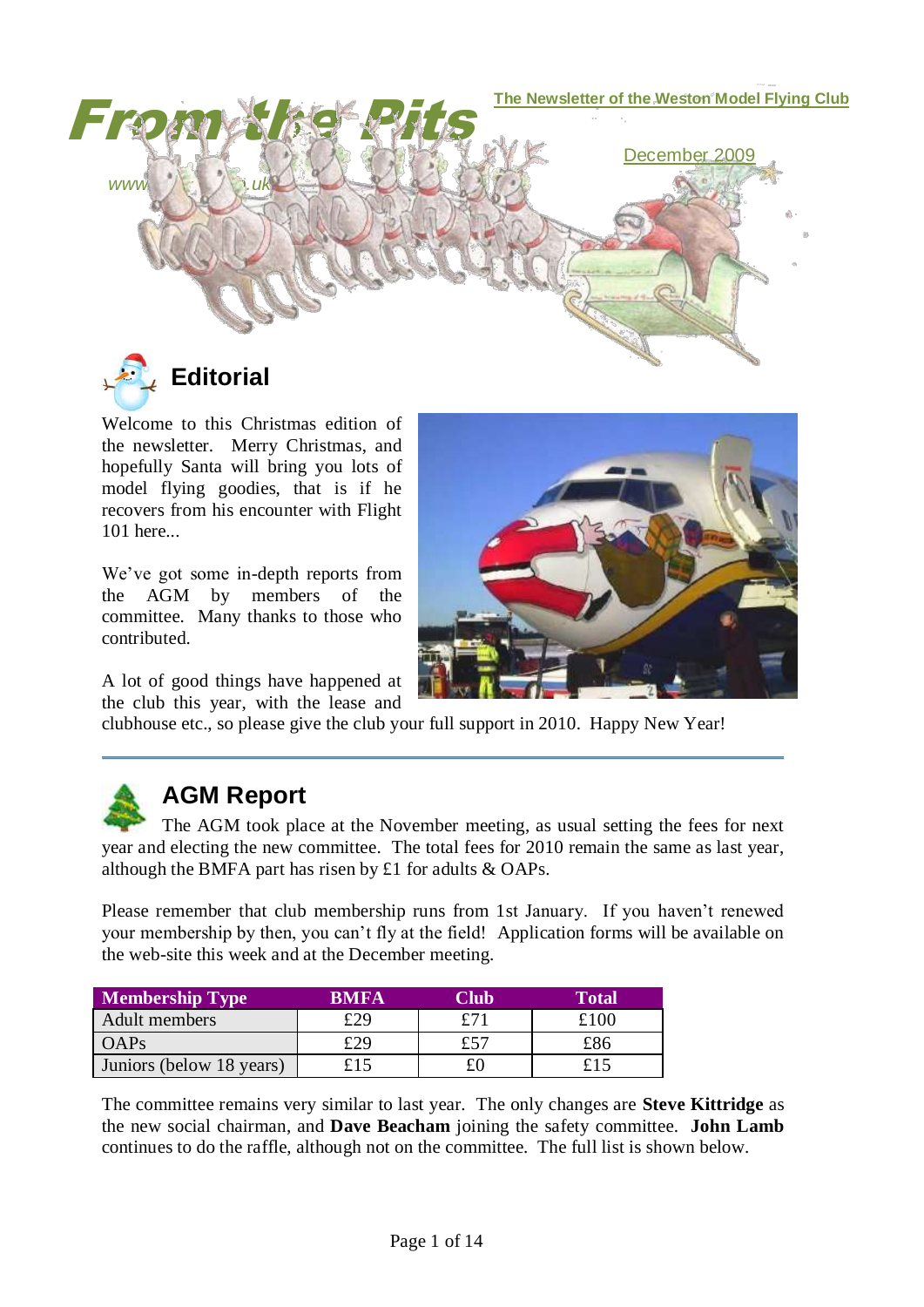**Will Richards** was awarded the trophy for Most Improved Flier. This is richly deserved as Will has just passed his B-test, possibly the youngest member in the club to do so.

The award for Clubman of the year was won by **Roger Chamberlain** for his much appreciated work in cutting the grass regularly. Roger of course also acknowledged the help he receives from a number of other members.

The raffle prize of a Wot4 kit was won by **Ivan Steerment**.

| 2010 Committee          |                        |              |                                |  |
|-------------------------|------------------------|--------------|--------------------------------|--|
| <b>Title</b>            | <b>Name</b>            | <b>Phone</b> | <b>Email Address</b>           |  |
| President               | Robin Muir             | 01275 844046 | robinmuir.homestead@virgin.net |  |
| Chairman                | Mike Pope              | 01934 516869 | mikepope@talktalk.net          |  |
| Vice Chairman           | Ron Bebe               | 01934 838131 | Ron.bebe@homecall.co.uk        |  |
| Hon. Secretary          | Mike Ling              | 01934 625303 | Sally6@sky.com                 |  |
| Membership Sec          | Pete Richards          | 01275 852126 | louise.richards2@tesco.net     |  |
| <b>Social Secretary</b> | <b>Steve Kittridge</b> | 01934 627570 | stephen.kittridge@sky.com      |  |
| Hon. Treasurer          | Pete Gifford           | 01934 519027 | p-gifford@supanet.com          |  |
|                         | Mike Pope              | 01934 516869 | mikepope@talktalk.net          |  |
|                         | Robin Muir             | 01275 844046 | robinmuir.homestead@virgin.net |  |
| <b>Safety Committee</b> | Ron Bebe               | 01934 838131 | ron.bebe@homecall.co.uk        |  |
|                         | <b>Ivan Steerment</b>  | 01934 525990 | isteerment@gmail.com           |  |
|                         | Dave Beacham           | 07934 661241 | db9456@aol.co.uk               |  |
| <b>Committee Member</b> | Ian Armstrong          | 01934823609  | iarmstrong@cix.co.uk           |  |
|                         |                        |              |                                |  |
| Auditor                 | Steve O'Brien          | 01934 877047 | stevejohnobrien@aol.com        |  |
| Auditor                 | Robin Muir             | 01275 844046 | robinmuir.homestead@virgin.net |  |

## **Flying over the cars**

We've had to remind people several times about not flying over the cars. Unfortunately some still do. So think about it this way: if you fly over other people's cars, sooner or later someone will fly over yours, like this. And you won't like it...

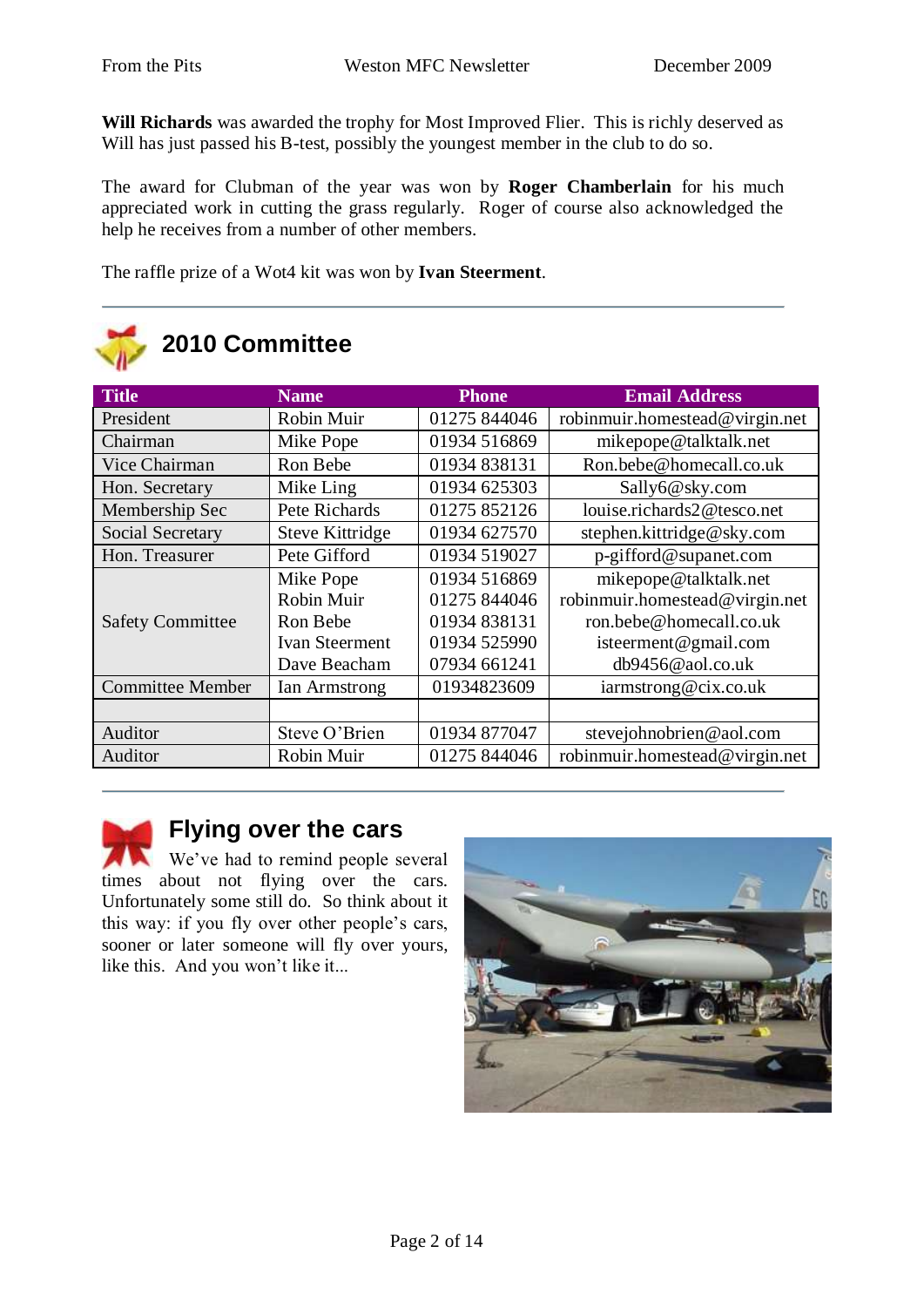

# **Beaufighter Build**

Many people keep asking me where the Beaufighter has got to, which is rather understandable given that it's been, shall we say, quite a while since I started it. Anyway, it's finally finished as you can see, and now only awaits a suitable day for its first flight. Don't hold your breath...

For those who don't know, it's built to  $10<sup>th</sup>$  scale from the Tony Nijhuis plan. Power is two SC30 4-strokes, and it's 'near scale' although not far off the true outline. Relative to the plan I reduced the ailerons and increased the flaps to nearer scale size. Air retracts and mechanical tail-wheel retract are included, resulting in 9 servos in total and an all-up weight of 8lb 12oz which rather surprisingly is well under the design target of 9-10 lbs.





## **Spot the Model**

So, now that the Beaufighter (and the Hart, see previous issue) are finished, I'm about to start another scale model. Can you tell what it is based on these scrap views of the real thing? Answer in the next issue, although I think this one is really quite easy.









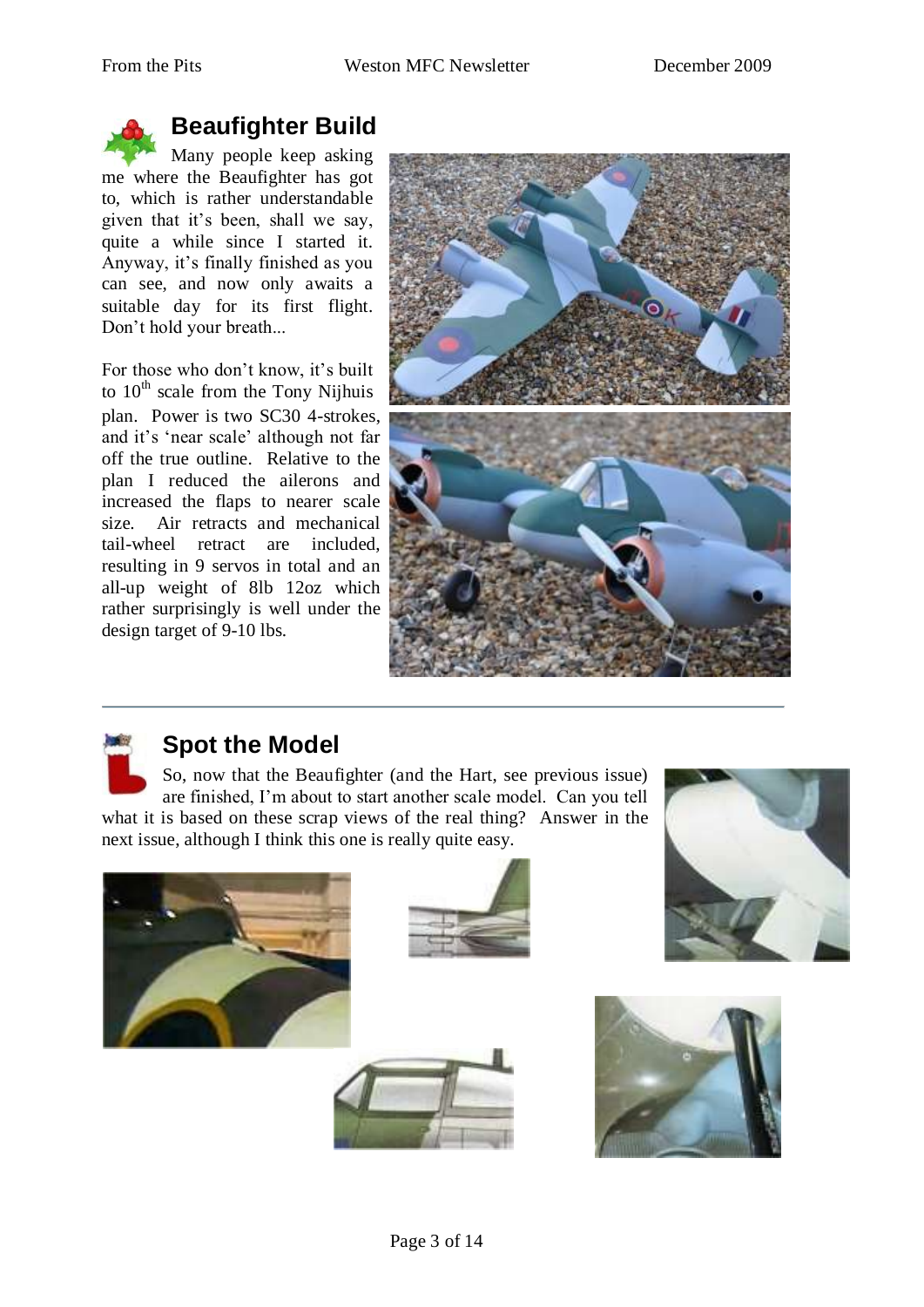

# **Vice Chairman's Message**

The year is almost over; time to start to start thinking about our ongoing plans for jobs and improvements for our Club for next year.

We have achieved a great deal this year; our new Lease is now securely in place, the Clubhouse is now on site and in use. The patch is now in great shape and we have our new mower which will help us to maintain it.

The fence which will ensure that the patch is not damaged by sheep or cattle has been delivered and will be put in place by the end of December. We have made a good start on the Clubhouse; the ceiling has been insulated and we just have to finish the walls and install the lighting. We also have cupboards and work surfaces to install so we can work on our models doing repairs maintenance etc. Other jobs for the new year include resurfacing the car park and doing repairs to the footbridge.

As you can see there is quite a lot of work to be done so let`s have plenty of volunteers; many hands make light work!!!!

Safe Flying; Happy Christmas and a Prosperous New Year.

#### **Ron Bebe**

PS. We hope to have our annual Skittles evening in January; will let you all know when the date is finalized.

> Cast tirid

> > GAR 9ek



## **Field Layout**

The flying field layout has been revised again. With the addition of the extra 25 metres gained last year with the new lease, the opportunity has been taken to move the whole flying area down. Recently the grass near the clubhouse has been allowed to grow, leaving an area on the far side clear to give a longer run when taking off to the north or north-east.

So the pits will be by the clubhouse in most wind directions, and only on the far side when the wind is from the north-west or south-east.

Note that the area marked by dashed lines, which includes the clubhouse, pits and car park, is a no-fly zone and you **must not fly within it at any time**.

In this diagram the pilot box position and take-off direction are shown for a wind coming from the south-west. On the next page is a description of how to set up the flight line relative to the wind direction.



No FLY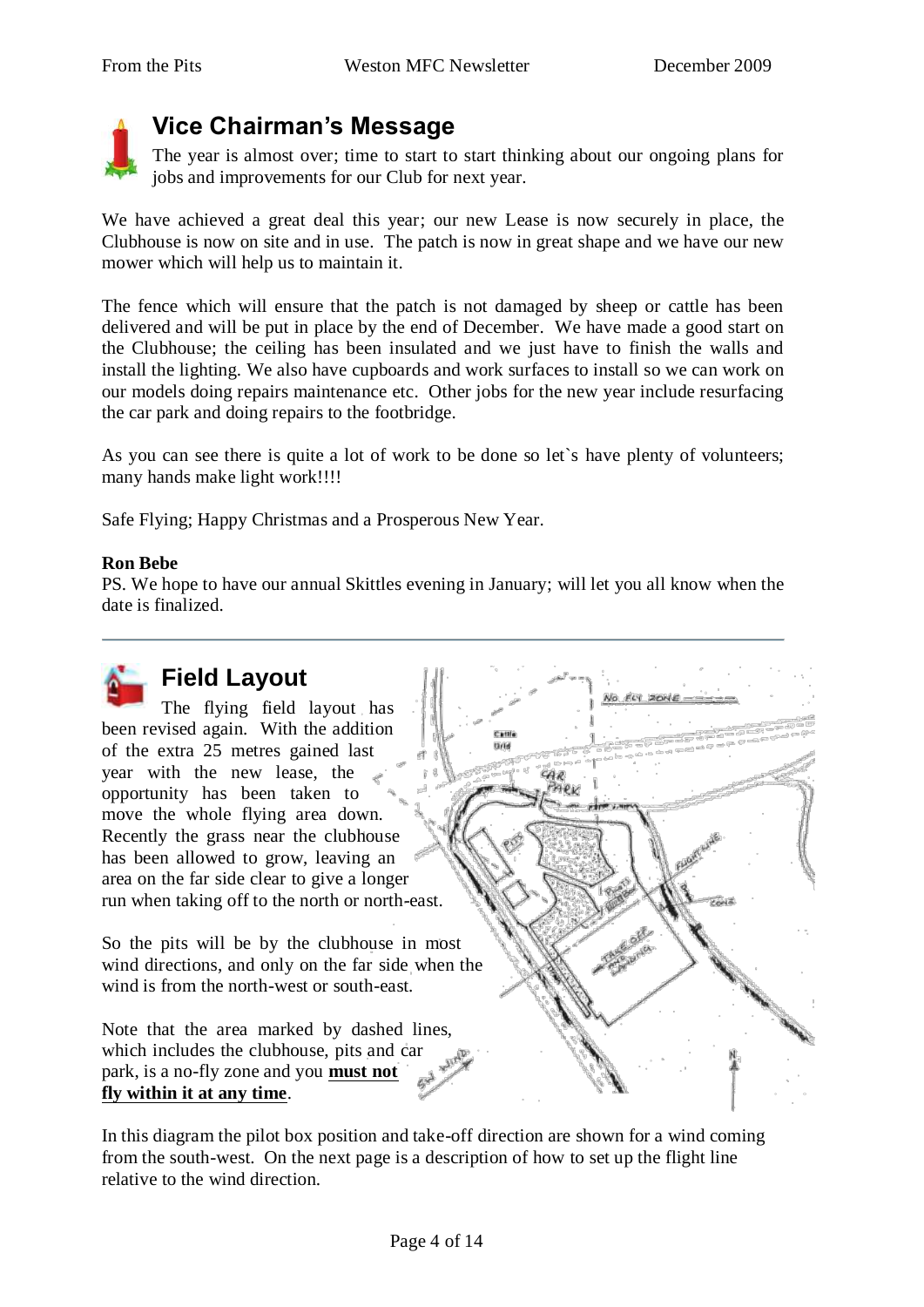# **What is a flight line?**

**A flight line** is an imaginary line normally parallel to the wind direction and extending either side of the *Pilots box*. All flying takes place in front of this line. It has behind it the pits and cars and this area is known as *dead air space,* this area is a no fly zone.

**The Pilots box** or area is designed so that the pilots stand in a group or short line; this is towards the take off end of the flight line.

There are two main safety reasons for this-

- 1. So the Pilots can communicate with each other; e.g. calling take off, landing, dead stick landing, on the patch etc.
- 2. It keeps all the Pilots in a group. The only people in the active flying area will have informed the Pilots of their intent with a loud and clear instruction; the pilot must acknowledge their instruction before any action is taken.



This diagram shows "Dave" at the flying field using safe practice, you will notice—

- 1. He has established a flight line parallel to the wind direction
- 2. He has set up the pilots box towards the take off end of the flight line
- 3. A cone has been placed to determine the minimum take off and landing distance.

## **Mike Pope**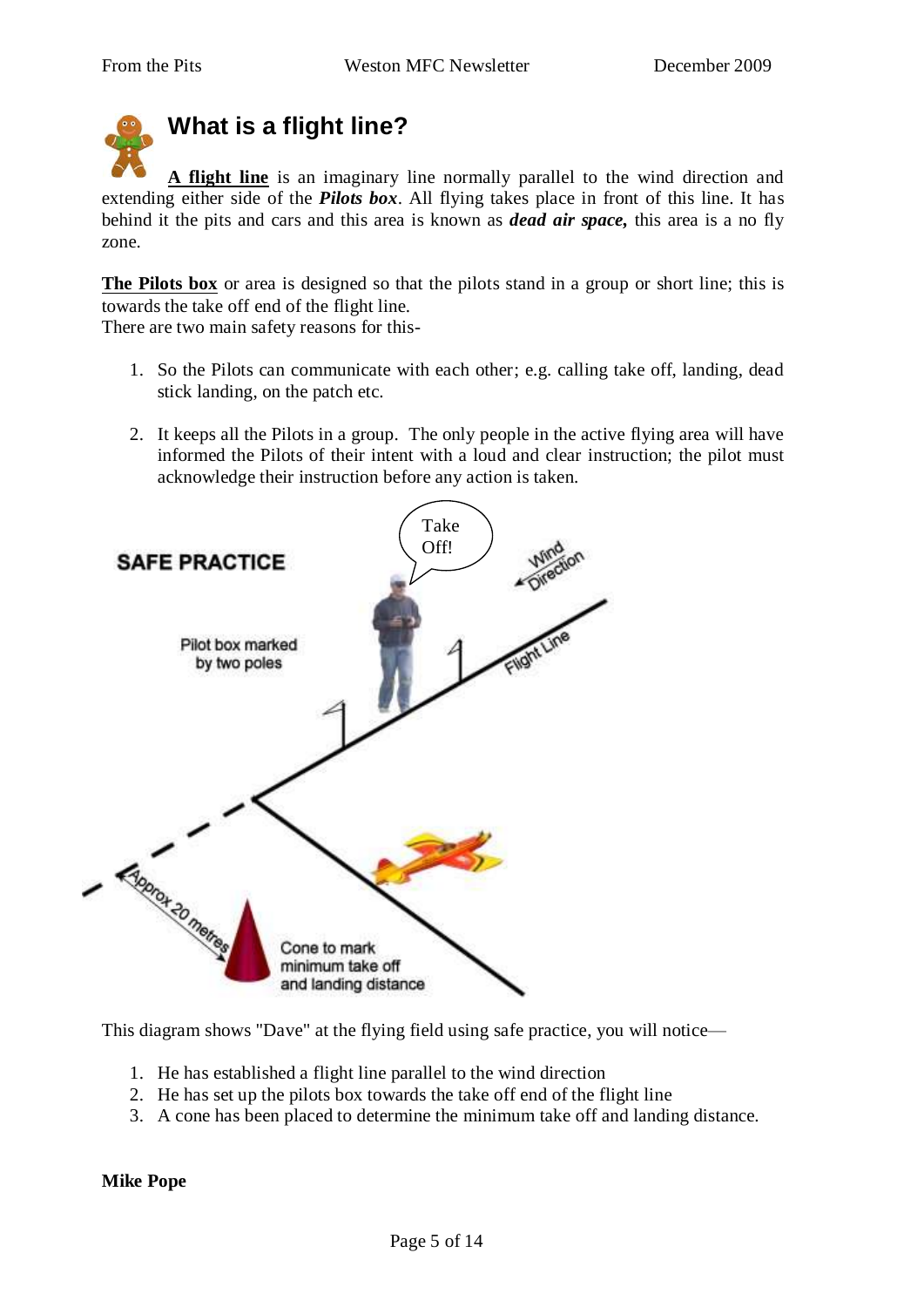# **Membership Secretary's Report**

## **Membership Statistics 2009 - as at 1/11/09**

| Adult Renewal           | 22             |
|-------------------------|----------------|
| Junior Renewal          | 1              |
| Junior New Member       | 3              |
| <b>OAP Renewal</b>      | 24             |
| OAP New Member          | 4              |
| <b>Adult New Member</b> | 14             |
| <b>TOTAL</b>            | 68             |
|                         |                |
| Novice                  | 24             |
| $A$ (FW)                | 30             |
| A(FW/H)                 | 6              |
| B(FW)                   | 3              |
| B(H)                    | 0              |
| B(FW/H)                 | 1              |
| B(FW) A(H)              | 1              |
| CE(FW/H)                | $\overline{0}$ |
| $E$ (FW)                | 3              |
| <b>TOTAL</b>            | 68             |

WMFC Fees Received £3780 BMFA Fees Received/Paid £1259 20 members did not acquire their 2009 BMFA insurance through WMFC 22 members have paid club hut key deposits of £10 - £220.

## **Commentary**

- Membership is holding steady at  $68$  broadly the same for the previous 2 years
- 65% of members hold at least a BMFA A Rating (71% in 2008)
- We have seen a reduction in income this year (down from £4425 in 2008 to £3780) due in the main to the change in our membership mix
	- o 50% members paid an adult fee in 2009, compared with 59% in 2008
	- o 9% members paid no fee in 2009, compared with 4% in 2008
- We did have a cash flow issue only 17/46 (37%) renewal fees due were received before April. As a reminder membership fees are due on  $1<sup>st</sup>$  January each year

#### **Membership Types** 70 68.69 60 50 2009 40 2008 30  $24$ 26  $20$ 1415 10  $44$  $\circ$ OAPH OAPO Total



2008 members by fee



2009 members by fee Free, 9.



## **Pete Richards**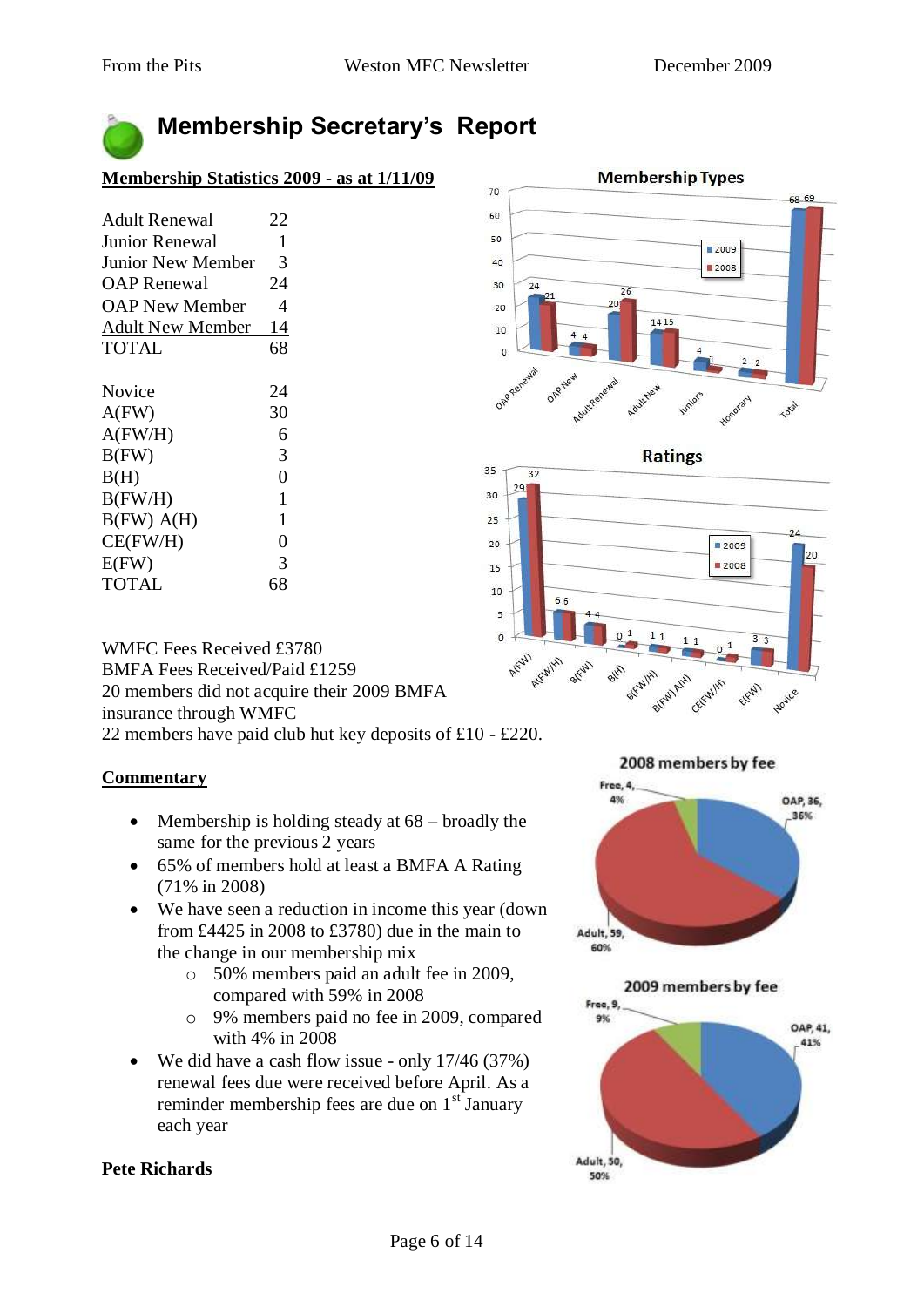#### **Treasurer's report**

Accounts for the period 6/11/2008 to 5/11/2009 prepared by Peter Gifford and audited by Steve O'Brien

| Start of year balances                                | high interest<br>Current                | £2220.87<br>£11873.12 |
|-------------------------------------------------------|-----------------------------------------|-----------------------|
|                                                       | Cash                                    | £2.28                 |
|                                                       | Fuel stock                              | £161.80               |
|                                                       | <b>Total</b>                            | £14258.07             |
| Income                                                | subscriptions                           | £5039.00              |
|                                                       | Raffle                                  | £267.00               |
|                                                       | <b>Bank</b> interest                    | £4.74                 |
|                                                       | Fuel sales                              | £437.83               |
|                                                       | Misc item sales (old mower etc) £303.12 |                       |
|                                                       | Clubhouse key deposits                  | £220.00               |
|                                                       | <b>Total</b>                            | £6271.69              |
| Expenditure                                           | field rent                              | £1260.00              |
|                                                       | <b>BMFA</b>                             | £1598.00              |
|                                                       | Lease fee's                             | £3076.25              |
|                                                       | Fuel purchased                          | £543.15               |
|                                                       | Clubhouse and assoc. costs              | £3643.16              |
|                                                       | Mower                                   | £1099.99              |
|                                                       | Field maintenance $+$ misc costs        | £578.28               |
|                                                       | <b>Total</b>                            | £11798.83             |
| End of year balances                                  | high interest                           | £2223.32              |
|                                                       | Current                                 | £6226.58              |
|                                                       | Cash                                    | £137.43               |
|                                                       | Fuel stock                              | £143.60               |
| <b>Miscitem</b>                                       | <b>Total</b>                            | £8730.93              |
| Clubhouse<br>sales (old<br>key deposits<br>mower etc) | Field<br>maintenance<br>+ misc costs    | field rent<br>10.7%   |
| Bank<br>3.5%<br>4.8%<br>interest<br><b>Fuel sales</b> | Mower<br>4.9%<br>9.3%                   | <b>BMFA</b>           |
| 0.1%<br>7.0%                                          |                                         | 13.5%                 |
| Raffle<br>4.3%                                        |                                         |                       |
|                                                       |                                         |                       |
|                                                       |                                         |                       |
| Income                                                | Expenditure                             |                       |
|                                                       |                                         |                       |
|                                                       |                                         |                       |
|                                                       | subscriptions<br>Clubhouse              |                       |
|                                                       | 80.3%<br>and costs<br>Fuel              | Lease fee's           |
|                                                       | 30.9%<br>purchased                      | 26.1%                 |
|                                                       | 4.6%<br>Page 7 of 14                    |                       |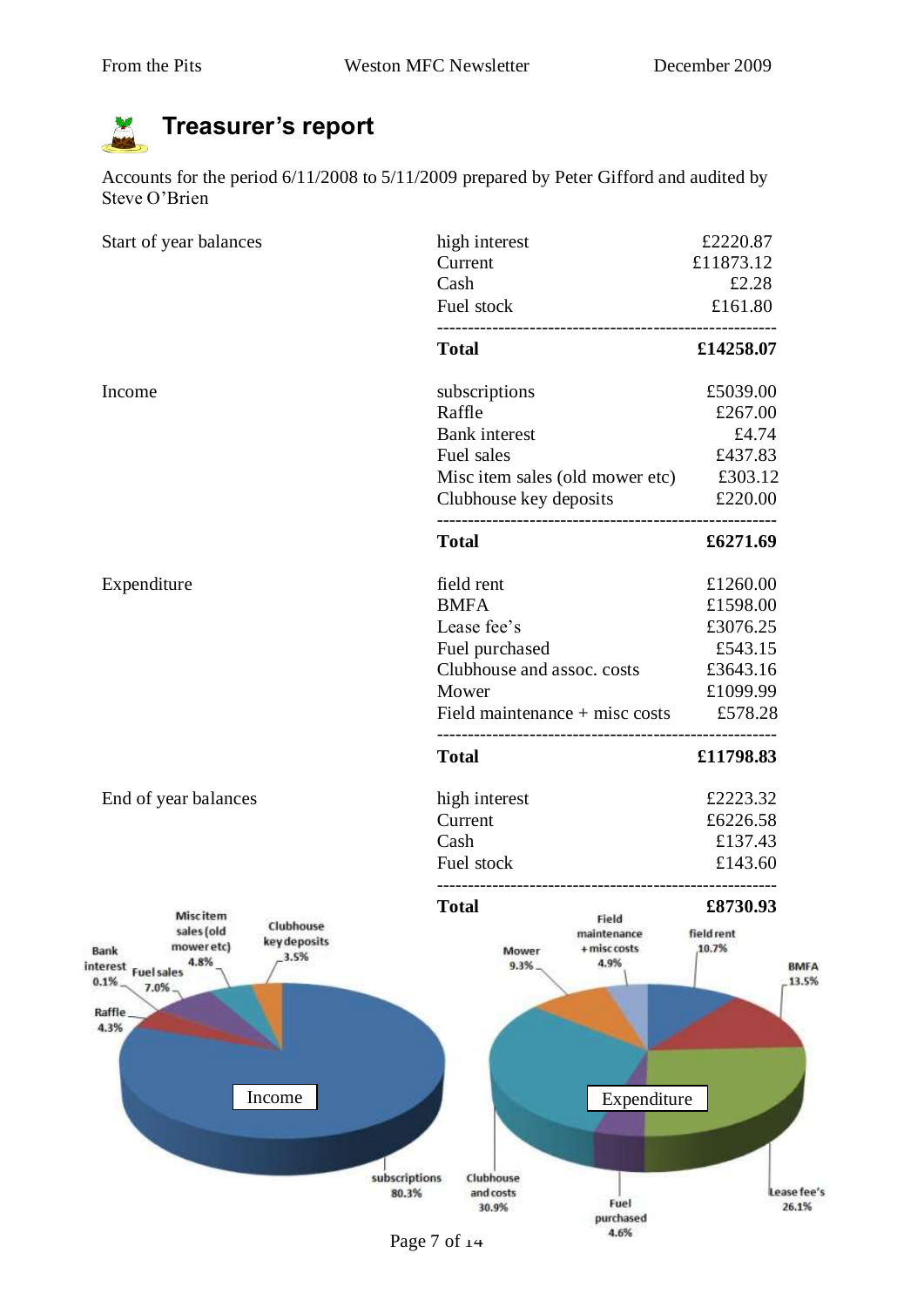

# **Treasurer's report (continued)**

As you can see from previous pages we have had a very expensive year, finalising the lease, buying, moving, and starting to insulate and board out the new club house, buying the new mower, and totally funding the family day has massively reduced our bank balance!

We also now have to look forward to another year or two of large out goings to repair and alter the field to the best design possible, a few of the things that are planned are to resurface the car parking area, finish the club house (insulating, boarding, lights, work surface and kitchen area), repair the main bridge as the old one is rotting badly in places, and buy and fit the fence to keep the sheep and cows out.

These outgoings are the main reason that the subscriptions have been voted the same this year, as on the face of it the bank balance still looks quite healthy but you need to bear in mind that there is a ring fenced amount of money so that in the event of the club having to fold there is money set aside to protect the trustees, and to put the field back as it was before we arrived. This comes to around £6000 which really has an effect on our available funds, but I'm sure you all agree that the work done in and around the field will be well worth it.

## **Pete Gifford**



## **Email**

When you fill in your application form this year, don't forget to give your email address if you have one. If you change it (or acquire one) during the year, please let the following people know:

Don't fly over the field when there is anyone else on it! When someone shouts "on the patch" all fliers should respond to show they've heard, and should keep their aircraft well away from the patch.

- $\frac{1}{\text{■}}$  The secretary (**Mike Ling**) who sends out announcements to members by email
- The membership secretary (**Pete Richards**) who keeps the membership records
- Me (**Ian Armstrong**) as the newsletters are sent out by email



DON'T FLY OVER...... OK, I give up...

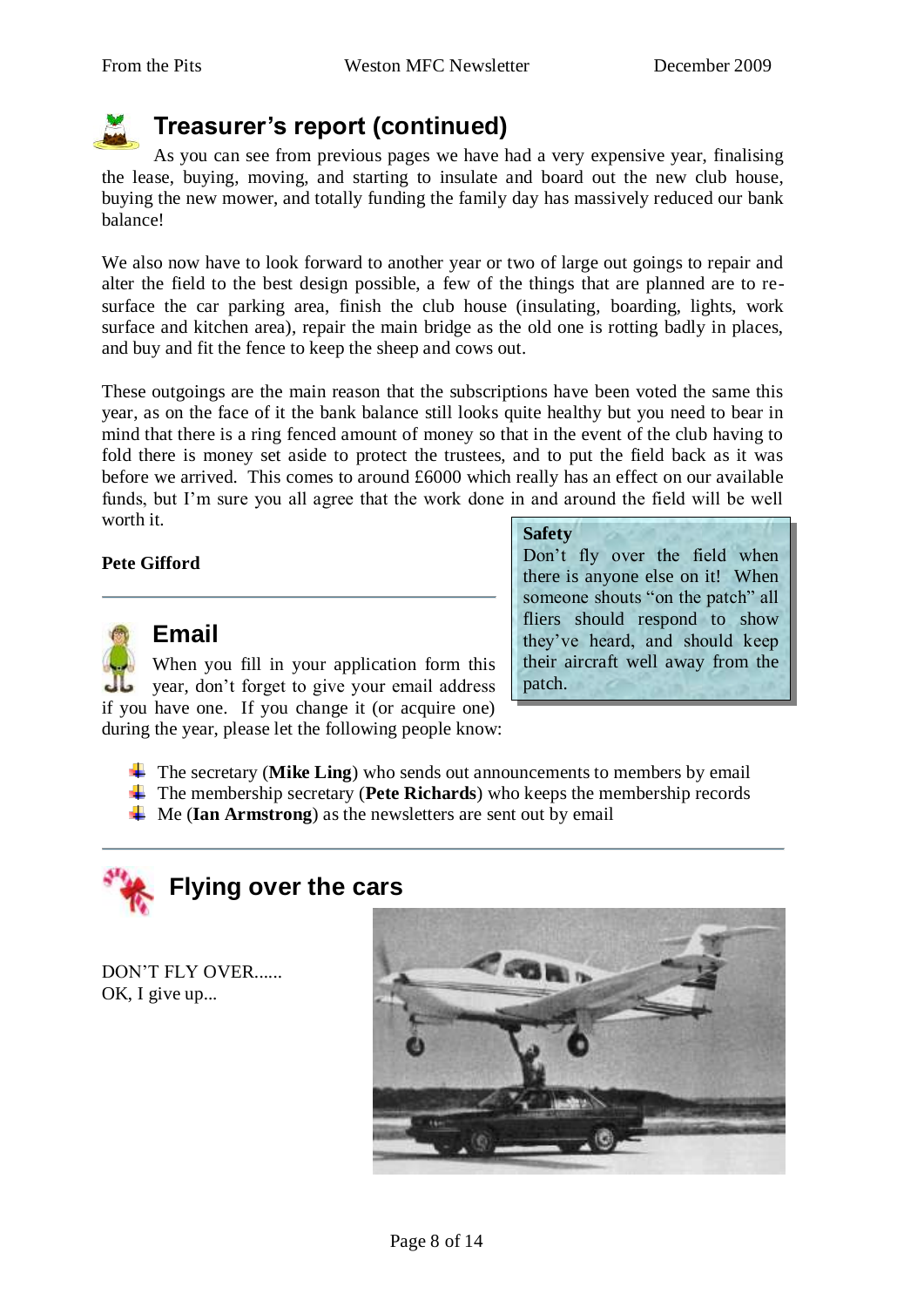

# **Blind Nuts in Blind Holes**

Sounds rude, doesn't it! But when you want to attach an engine mount or a tail wheel (or anything else) using blind nuts and you can't get to the rear of the job, then how to get the blind nut in place is not immediately obvious.

My solution to the problem (in this case a tail wheel) is described below. There was no way that I wanted to have a steerable tail wheel that was attached solely by self tap screws. I felt that at least one blind nut would be needed for security.

Photo 1 shows what I wanted to achieve. At this stage, the tail wheel is held at the rudder post by a single self tap screw. The blind nut and bolt were to be positioned about 35 mm  $(1\frac{1}{2})$  further forwards.

With the tail wheel bracket rotated onto the centre line, a pilot hole to clear the bolt diameter was drilled in the fuselage bottom.





Photo 2. Now rotate the tail wheel bracket away from the centre line and drill out the pilot hole to clear the central pillar of the blind nut. Now the tricky bit; how to get the blind nut into place? My solution was a piece of thin wire pushed up from the bottom and bent out from the tailplane hole.

Photo 3. The blind nut is now slid onto the wire and is ready to be dropped down the wire to the bottom of the fuselage. Make sure that the teeth are pointing in the right direction





Photo 4 gives a clearer idea of the positioning of the blind nut before dropping. When the blind nut is dropped in, it will slide down the wire when its central pillar will locate in the hole. If it doesn't, shake the wire gently and encourage it into place.

Photo 5. Fortuitously, I had a convenient opening in the side of the fuselage. I used a flat blade screwdriver to gently engage the teeth of the blind nut into the wood. The wire was then withdrawn through the bottom of the fuselage.

If no convenient hole exists, a suitable size of hex nut can be tied to the wire. Locate the hex nut against the

blind nut when a gentle tug on the wire will engage the teeth of the blind nut.

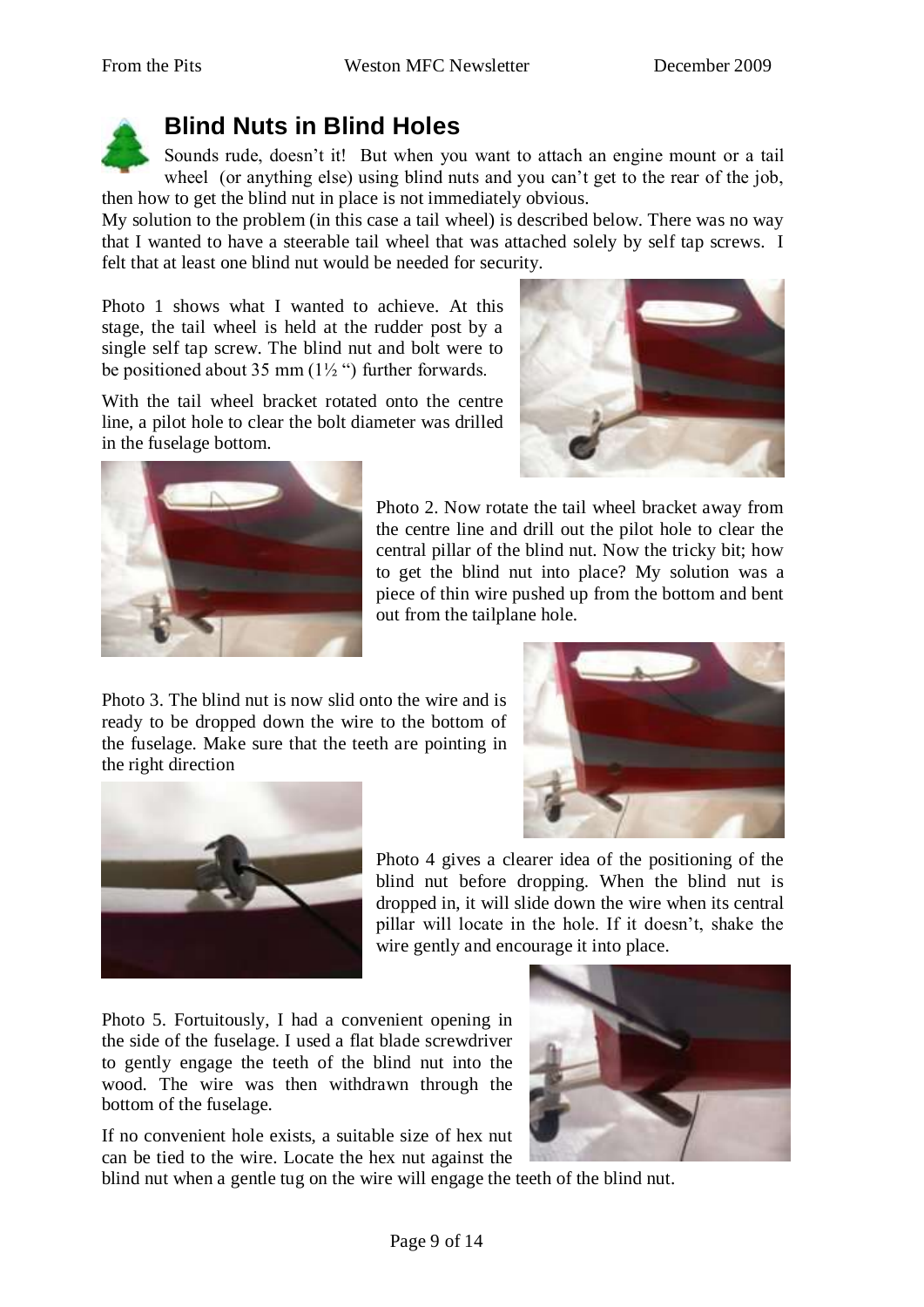Photo 6. The fitting was rotated back into position and the bolt gently inserted into the threads of the blind nut. The bolt was gradually tightened until the blind nut was fully embedded and the fitting was tight. Do remember to use Loctite where appropriate!

Job done!!

## **Robin Muir**



# **1928 Buhl Sport Airsedan**

The Airsedan was a three place cabin sesquiplane\* of high performance and comfort. It was aimed at the sportsman pilot or business man who would want to own and enjoy a fast comfortable aircraft without the need for warm clothing, helmet and goggles.

The plane had the speed and verve of a high powered open cockpit biplane but with the attraction of a roomy cabin for



three and a payload that would allow adequate baggage to be carried for all on board.

The wingspan was 36 feet and the length 28 feet. Power was provided by a Wright Whirlwind J5 engine of 220 horse power. The max speed was 134 mph with a cruise speed of 112 mph.

This sport scale model was designed by the late Brian Peckham and has a full built-up construction. With a wingspan of 70 ins and it is powered by a OS52 four stroke. The model was built by me in the early 1990's. While convalescing from a stroke and unable to fly I finally completed the model in 2009!!

*Post script – As it took almost 20 years to complete it will probably be a few more years before I buck up courage to fly it!!* 

## **Gerry Crossman**

 A Sesquiplane (meaning one-and-a-half wings) is a biplane with the lower wing significantly smaller than the top one.

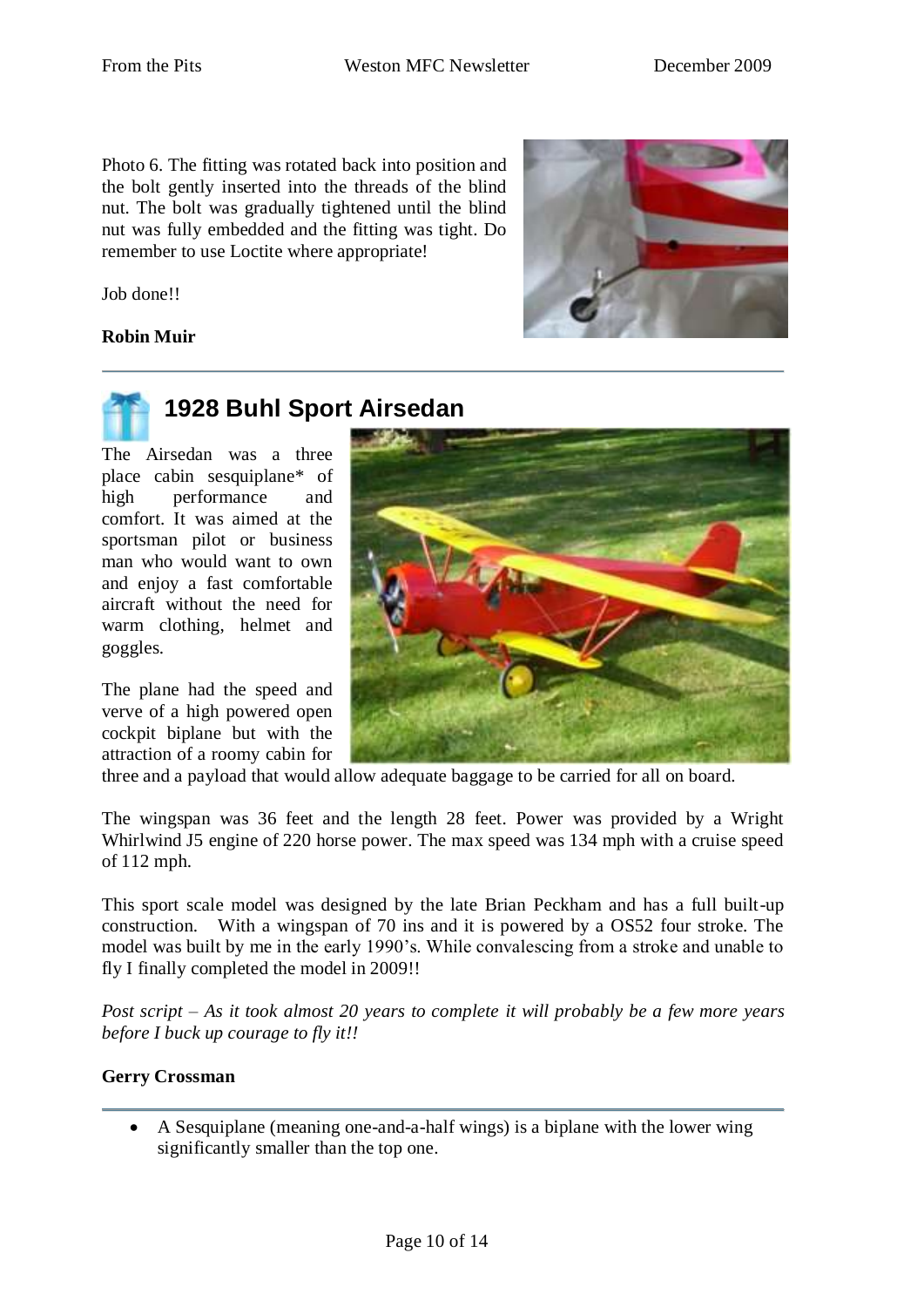# **Let's Learn to Fly**

So you've got your brand new model plane for Christmas, now we'll show you how to go about getting it into the air. Although it's only a model, you should take the same care as the experts, the professional pilots of full-size aircraft, who always know what they're doing.

Learn

Firstly, check the CG (centre-of-gravity). If it's too far back, the plane may not sit correctly. It's also worth thinking about this for land-based forms of transport as

well.



Don't forget to check that the wings are of equal weight. Sloppy building can leave one wing heavier than the other, unlike the careful manufacturing processes of full-size aircraft.



Make sure your engine is properly tuned. It's not very easy to adjust it in the air!







In the pits, always use restraints, especially if you're beside the ditch; you wouldn't want your model to fall over the edge.



When flying, keep an eye out for trees, wires etc. You'd look rather foolish if your model ends up hanging from them.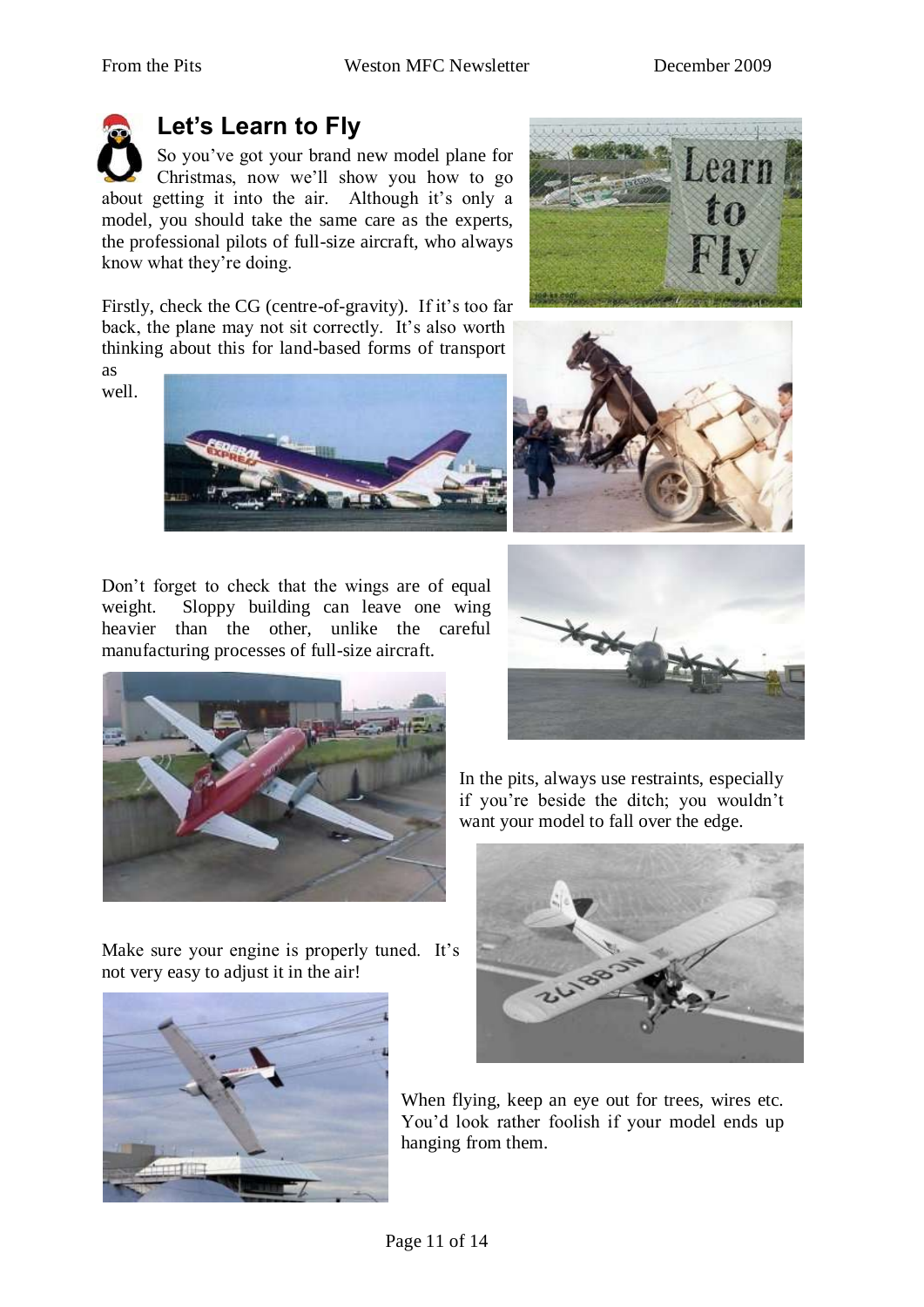

This is particularly important if you fly larger models...



Landing; most model flyers find this hard to begin with, although professional pilots make it look easy. Don't put the brakes on too soon!



And finally if you're flying away on holiday this Christmas, just relax and forget about all this, you're in the hands of real professionals.

Similarly, beware the ditches around the site, or your model may end up rather damp...



...while small models may disappear into the undergrowth and be rather hard to find.



Above all, don't despair. All of us have managed to put our models in vertically some time or another, hence the name of our "rhubarb stick" trophy. It could only happen to a model!

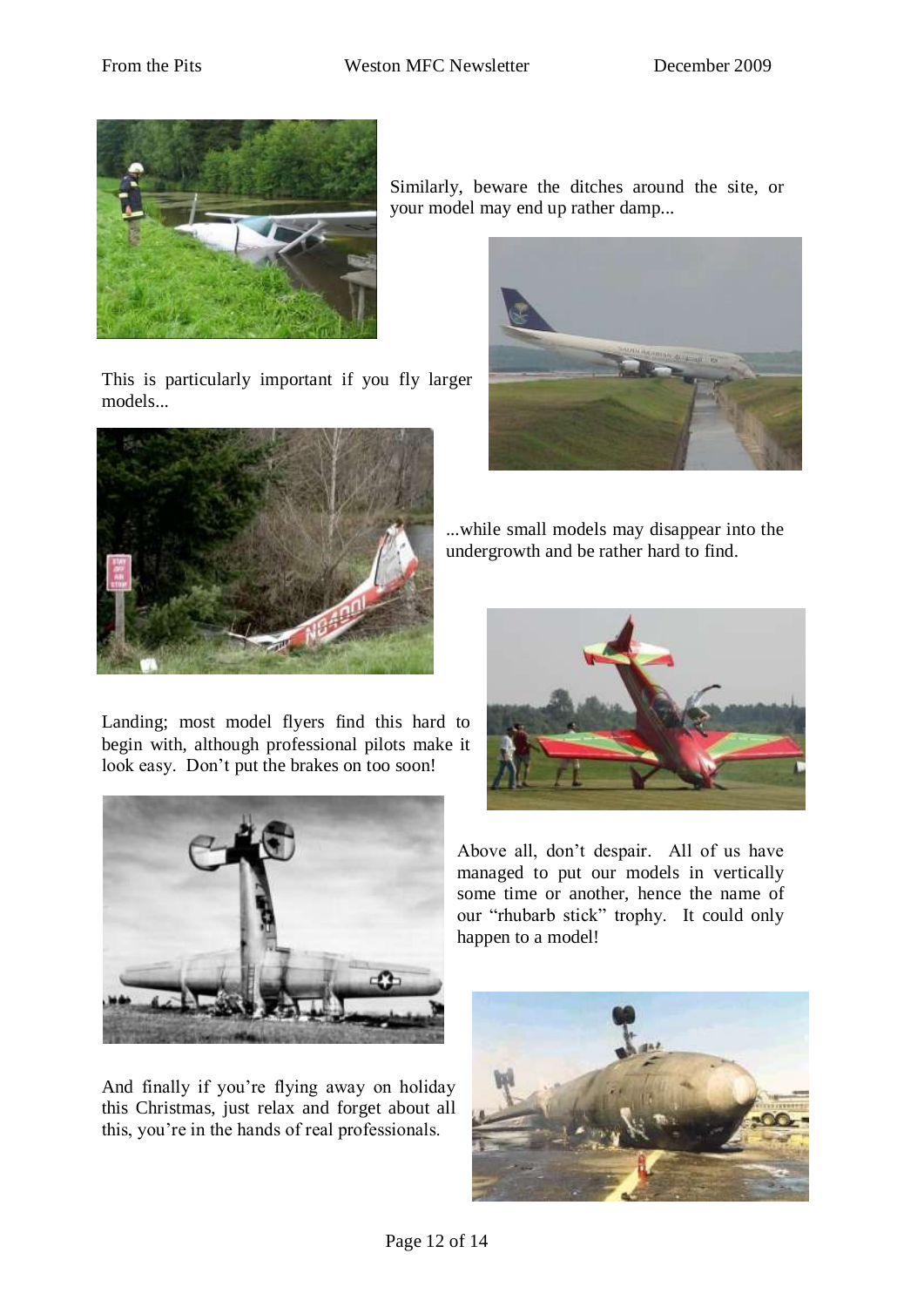

# **Seen at the Field**

**Pete Richards**' Red Arrows Hawk.

In Pete's words:

"Flew on Sunday for the first time  $$ much more successful than the Panther!

All foam – airframe made up from spares with my own power set up - for the electric techies it's a sapac 64mm fan running on a 4000kv outrunner, 40amp jeti esc. Flight time approx 5 minutes on a 2200 3s 20c lipo.

Some glitches but not too bad seeing

I'm still on 35meg. Will try re-routing the aerial. Pretty hairy!!!!!"

**Roger Chaimberlain** does a great job cutting the grass – but here he is probably wishing he'd cut the hedge as well...







# **A Christmas Fairy Story**

Once upon a time, a young man asked a young lady, 'Will you marry me?' The young lady said, 'NO!' And the young man lived happily ever after and went flying, rode motorcycles, went fishing and hunting, played golf a lot, drank beer and scotch, had money in the bank, left the toilet seat up and farted whenever he wanted. The End



# **And Finally...**

Now do you see why flying over the cars is not a good idea??